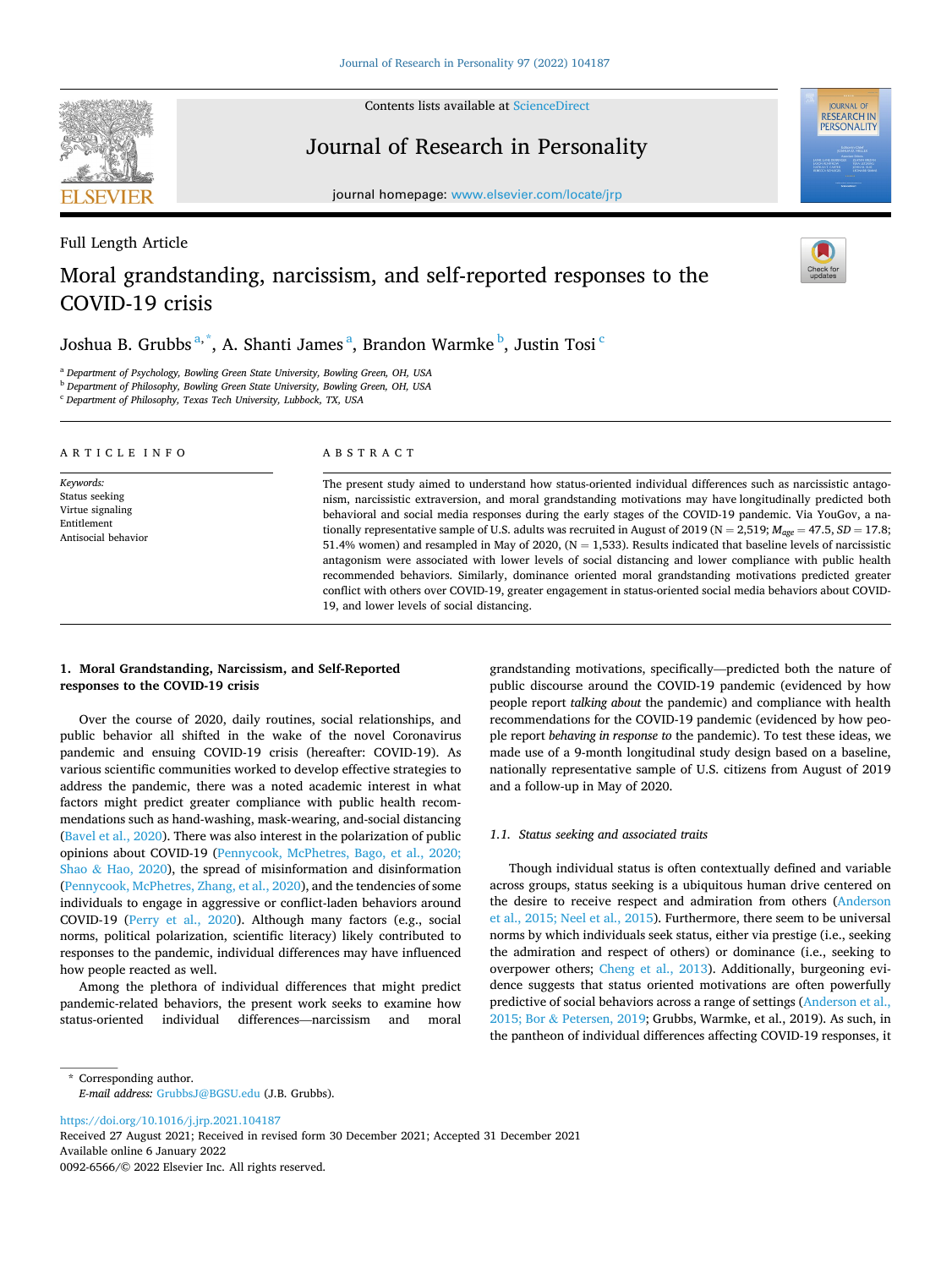is likely that status-seeking drives were also influential.

In the context of individual differences, status-seeking motives are closely related to specific personality traits. For example, extraversion is consistently and robustly linked to status-seeking, with more extraverted people reporting greater status-seeking motives ([Neel et al.,](#page-9-0)  [2015\)](#page-9-0). Similarly, there is a robust body of work demonstrating that narcissistic traits such as grandiosity and entitlement are particularly associated with the desire to seek status in various ways ([Lange et al.,](#page-8-0)  [2019; Zeigler-Hill et al., 2019](#page-8-0)). Recent evidence suggests that statusseeking is also related to moral grandstanding motivations [\(Grubbs](#page-8-0)  [et al., 2019\)](#page-8-0). Below, we define and review both narcissism and moral grandstanding, describe how they relate to status-seeking, and describe their relevance to the current project.

**Narcissism**. Among personality traits known to drive status-seeking impulses, narcissism is likely the most salient [\(Zeigler-Hill et al., 2018](#page-9-0)). Though narcissism and narcissistic traits have been the subject of intense debate for several decades in personality research [\(Ackerman et al.,](#page-8-0)  2016; Grubbs & [Riley, 2018; Miller et al., 2017; Rogoza](#page-8-0) & Cieciuch, [2020\)](#page-8-0), there is a general understanding that the pursuit of social status is a key aspect of narcissism and is arguably a defining feature of the highly narcissistic person's approach to life ([Zeigler-Hill et al., 2019\)](#page-9-0). For example, recent work strongly suggests that narcissistic entitlement—a key aspect of most conceptualizations of narcissism ([Grubbs](#page-8-0) & Exline, [2016; Krizan, 2018; Krizan](#page-8-0) & Herlache, 2018)—is fundamentally driven by a desire for more status and its associated benefits [\(Lange et al.,](#page-8-0)  [2019\)](#page-8-0). Similarly, narcissistic admiration and rivalry are both linked to the pursuit of status, though each differentially predicts the methods of such pursuits ([Zeigler-Hill et al., 2019](#page-9-0)).

Although there are many accounts of narcissism (e.g., narcissistic admiration vs. rivalry, [Grove et al., 2019](#page-8-0); the Narcissism Spectrum Model, Krizan & [Herlache, 2018](#page-8-0); dynamic self-regulatory model, [Morf](#page-9-0) & [Rhodewalt, 2001](#page-9-0)), for the present work, we used the trifurcated or threefactor model of narcissism ([Crowe et al., 2019; Miller, Few, et al., 2013;](#page-8-0)  [Miller et al., 2021; Rogoza, 2020; Weiss et al., 2019\)](#page-8-0). The trifurcated model of narcissism, as assessed by the Five Factor Narcissism Inventory (FFNI), is based on an empirically driven understanding of narcissism that assesses narcissistic traits in 15 sub-dimensions that are derived from the more general five-factor model of personality [\(Miller et al.,](#page-9-0)  [2016\)](#page-9-0). These 15 sub-dimensions correspond broadly to three dimensions of narcissism: agentic extraversion, antagonism, and neuroticism. Narcissistic extraversion generally refers to the grandiose, gregarious, and interpersonally oriented aspects of narcissism. Narcissistic neuroticism generally refers to those aspects of narcissism that are characterized by shame, vulnerability, emotional investment, and a need for affirmation and praise from others. Narcissistic antagonism refers to the antisocial, entitled, and exploitative aspects of narcissism. Although all three of the above dimensions are key to accurately understanding the full spectrum of narcissism, for the present work, we were primarily interested in the degree to which narcissistic extraversion and narcissistic antagonism were related to responses to the pandemic. This focus was due to links between narcissistic antagonism and extraversion and status seeking [\(Grubbs, Warmke, et al., 2019; Grubbs et al., 2020](#page-8-0)). Additionally, we note the similarities of narcissistic antagonism and extraversion to conceptions of narcissistic rivalry and admiration respectively, which are also robustly linked to status-seeking drives ([Zeigler-Hill et al., 2019](#page-9-0)). In sum, narcissistic extraversion and antagonism seem most salient to understanding the narcissistic pursuit of status.

**Moral Grandstanding.** The second status-oriented individual difference variable of interest in the present work was moral grandstanding motivation. Originally defined and expounded upon in philosophy, moral grandstanding refers to the act of using moral talk to advance one's status or social standing (Tosi & [Warmke, 2016, 2020](#page-9-0)). There are a multitude of motivations that might lead one to participate in public discourse about morality or politics. For example, some motivations are altruistic: these include desires to promote moral understanding

between oneself and others, or more generally help others in various ways. Other motivations are dutiful: these include desires to do one's moral duty, stand up for what is right, defend those being treated wrongly, or persuade others to be more attentive to evidence. And still other motivations to engage in public discourse are egoistic: these include desires to impress other people with one's moral qualities, or to embarrass and shame others to look morally superior. Moral grandstanding is defined by egoistic motivations for engaging in public discourse. The paradigmatic case is one in which one contributes to public discourse largely because of a desire to appear to be a moral exemplar.

Within psychological research, moral grandstanding is studied as an individual difference or motivation that underlies public discourse behaviors [\(Grubbs, Warmke, et al., 2019](#page-8-0)). Moral grandstanding motivations reflect a desire to seek status via publicly sharing one's beliefs or values. Such motivation can be countenanced in two ways consistent with status-seeking more broadly: as involving a desire for prestige or for dominance. Prestige-oriented moral grandstanding motivations are concerned with a desire for one to be seen as inspiring by way of moral beliefs. Alternatively, dominance-oriented moral grandstanding motivations reflect a desire to be seen as overpowering ideological rivals and those who do not share one's beliefs.

Importantly, prior research has shown that moral grandstanding motivations are very closely related to general status-seeking motives and narcissism. Nationally representative samples in the U.S. [\(Grubbs,](#page-8-0)  [Warmke, et al., 2019; Grubbs et al., 2020](#page-8-0)) have found substantial links (i.e., r *>* . 6) between narcissistic antagonism and dominance-oriented moral grandstanding motivations, as well as smaller, but still contextually robust (see Funder & [Ozer, 2019](#page-8-0) regarding effects in individual difference research) associations between narcissistic extraversion and prestige-oriented moral grandstanding motivations (i.e., r *>* 0.3). Collectively, such findings support the general conclusion that moral grandstanding motivations are a domain specific manifestation of statusseeking individual differences and suggest a need to account for narcissistic antagonism and extraversion when examining how moral grandstanding might predict outcomes of interest. Finally, moral grandstanding motivations have clear implications for behavior, as we explore below.

## *1.2. Status-Seeking and behavior*

Although, we are now temporally removed from the initial phases of the pandemic, the heterogeneity of both individual and collective responses to the pandemic suggest that a range of factors might have been associated with behavior in the wake of the pandemic. As noted above, there is compelling evidence that status-seeking traits predict social behaviors in a variety of situations. For example, narcissistic entitlement predicts a range of antisocial and belligerent behaviors ([Grubbs](#page-8-0)  $\&$ [Exline, 2016\)](#page-8-0), narcissistic antagonism is broadly predictive of a wide range of aggressive behaviors [\(Vize et al., 2021](#page-9-0)), and moral grandstanding motivations generally predict greater conflict with others about political and moral topics [\(Grubbs, Warmke, et al., 2019](#page-8-0)). Given the broad range of behaviors predicted by status seeking, it is reasonable to assume that status seeking traits may also have influenced initial responses to the COVID-19 pandemic.

For the present work, we were particularly interested in how statusseeking traits might predict how people *communicated about* and *behaved in response to* the pandemic. Although a wide variety of behaviors are likely relevant to understanding pandemic responses, public discourse about the pandemic and health behaviors (i.e., social distancing, maskwearing) have been repeated foci of social science research, and both have proven to have broad implications for public health [\(Hornik et al.,](#page-8-0)  [2021\)](#page-8-0). Polarization, conflict, and misinformation communicated about the pandemic have all shown clear associations with public health outcomes [\(Allington et al., 2021; Basch et al., 2021; Bonnevie et al.,](#page-8-0)  [2021; Wheaton et al., 2021](#page-8-0)), indicating that how people talk about the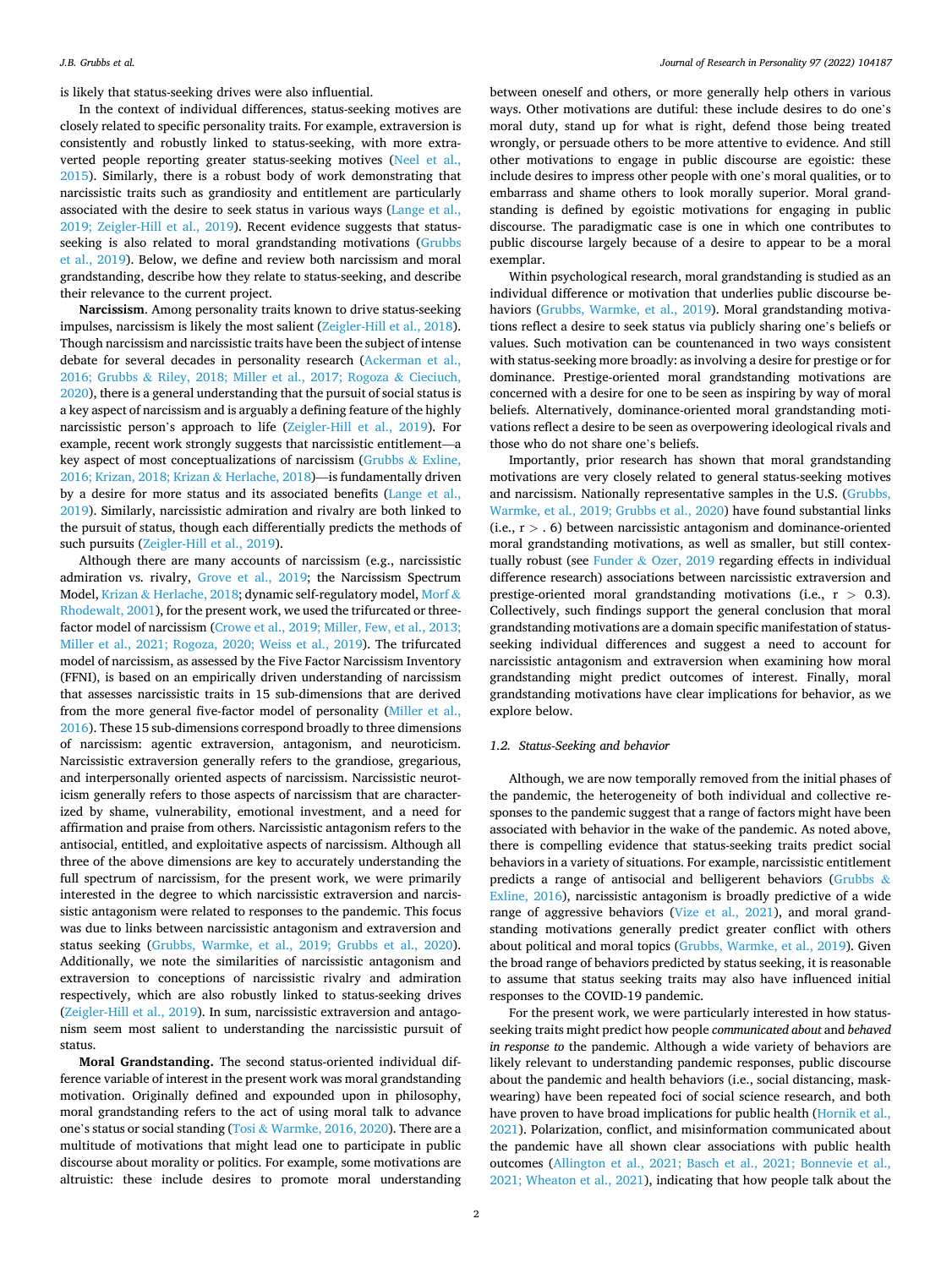pandemic is an important consideration when evaluating responses to the pandemic. Moving further, compliance with public health recommendations has proven to be a robust predictor of both individual risk and communal spread of the SARS-COV-2 virus (Brooks & [Butler, 2021;](#page-8-0)  [McGrail et al., 2020\)](#page-8-0). Accordingly, there is value in understanding factors that might predict these responses, which implies a need to understand how individual differences predict these domains. Below, we consider how status-seeking traits influence public discourse behaviors and health behaviors and elaborate upon our theoretical rationale for exploring these relationships.

**Status-Seeking and Public Discourse Behavior**. The theoretical rationale for why status seeking traits such as moral grandstanding and narcissism might predict public discourse behavior is relatively straightforward: status seeking traits often predict conflict and discord in public discourse [\(Petersen et al., 2021\)](#page-9-0). Narcissistic entitlement is associated with a desire for both prestige and dominance, but with the attainment of dominance only ([Lange et al., 2019](#page-8-0)). That is, individuals who demonstrate more antagonistic narcissistic traits often do attain some measure of status but do so via dominance, which is inherently aggressive and at least somewhat antisocial [\(Cheng et al., 2010, 2013](#page-8-0)). Similarly, narcissistic antagonism and its component traits are broadly associated with verbal aggression and incivility, as well as with more conflict with others [\(Grubbs, Warmke, et al., 2019; Vize et al., 2020,](#page-8-0)  [2021\)](#page-8-0). Accordingly, we should expect to find that status seeking traits—particularly narcissistic antagonism—would be related to a wide variety of aggressive, uncivil, or conflict-laden public discourse behaviors, and that this link would also likely persist in the context of the COVID-19 pandemic as well.

Status seeking is also robustly linked to more political conflict with others (Bor & [Petersen, 2019\)](#page-8-0). Both cross-sectionally and over time, moral grandstanding motivations consistently predict greater selfreported experiences of conflict with others over political and moral issues [\(Grubbs, Warmke, et al., 2019\)](#page-8-0). Additionally, both prestigeoriented and dominance-oriented moral grandstanding motivations predict greater self-reported engagement in status-oriented social media behaviors (e.g., sharing material to mock or deride it; posting things simply to enhance one's public image). Collectively, these findings paint a picture of status-oriented traits as being associated with greater conflict over sensitive political or moral issues. Given the clear politicization of the COVID-19 pandemic, particularly in the U.S., it stands to reason then that moral grandstanding motivations would similarly predict caustic public discourse behaviors in the context of the pandemic. Additionally, given that status seeking traits generally predict using social media for status-oriented reasons, it is also reasonable to assume that such patterns would persist in the specific context of COVID-19.

**Status Seeking and Health Behavior.** Whereas links between status-seeking traits and public discourse behaviors are relatively straightforward, links between status seeking and health related behaviors are less clear. Status seeking, as a fundamental social motive, consistently demonstrates a weak, positive association with a desire or motivation to avoid disease (e.g., [Neel et al., 2015; Zeigler-Hill, 2019](#page-9-0)). At first blush, this would suggest that status might translate to greater compliance with COVID-19 health recommendations. However, there is also evidence that general antagonism and social dominance orientation, both closely related to narcissistic antagonism, are negatively associated with disease avoidance ([Zeigler-Hill, 2019; Zeigler-Hill](#page-9-0) & [Hobbs, 2017\)](#page-9-0). For example, in the context of HIV prevention, narcissistic traits predict greater willingness to engage in unsafe sexual practice and greater perceptions of invulnerability to both HIV and AIDS (for a review, see: Konrath & [Bonadonna, 2014\)](#page-8-0). Additionally, narcissism more generally seems unrelated to disease avoidance (Jonason & [Zeigler-Hill,](#page-8-0)  [2018; Zeigler-Hill et al., 2019\)](#page-8-0).

In contrast to the above findings, in at least one study, a unitary construction of narcissism (broadly measured, without any distinction between its various facets) has demonstrated positive associations with proactive health behaviors (i.e. seatbelt wearing, using sunscreen) and

negative associations with cigarette and alcohol use ([Malesza](#page-8-0)  $\&$  Kacz[marek, 2019](#page-8-0)). At the same time, a number of other studies have found overall narcissism to be associated with greater risk-taking behaviors, including use of illicit substances, alcohol, and cigarettes [\(Hill, 2016\)](#page-8-0) and engagement in risky sexual behaviors ([Coleman et al., 2020](#page-8-0)). However, given the demonstrated trifurcated structure of narcissism discussed previously, the unitary conceptualization of narcissism in these prior studies should give pause when attempting to interpret these discrepant results. Narcissistic antagonism implies component traits that are associated with impulsivity, greater risk-taking, and general unwillingness to comply with rules and regulations. Accordingly, we should generally expect to find that narcissistic antagonism predicts less compliance with public health recommendations and less aversion to risk.

Despite mixed findings on health behaviors, the present work is not the first to suggest that narcissistic traits may be relevant in predicting responses to the COVID-19 pandemic ([Coleman, 2020\)](#page-8-0). Past work has posited that narcissistic traits, especially those that are more antagonistic, are likely predict less compliance with COVID-19-related health recommendations [\(Coleman, 2020](#page-8-0)). Moreover, the above speculations find some empirical support with Polish studies finding that general measures of "Dark Triad" traits (i.e., narcissism, psychopathy, and Machiavellianism) are associated with less willingness to comply with public health recommendations for COVID ([Zajenkowski et al., 2020](#page-9-0)), less willingness to engage in preventative measures such as social distancing ([Nowak et al., 2020](#page-9-0)), and greater willingness to engage in antisocial pandemic responses, such as hoarding behaviors [\(Nowak](#page-9-0)  [et al., 2020\)](#page-9-0). Similarly, in three cross-sectional samples of adults in the U.S. taken from Amazon's Mechanical Turk, psychological entitlement—a key aspect of narcissistic antagonism—was associated with non-compliance with COVID-19 related guidelines and recommendations (Zitek & [Schlund, 2020](#page-9-0)). Such findings suggest that well-validated measures of the facets of narcissistic antagonism (i.e., psychological entitlement) are indeed salient in predicting health behaviors in the wake of COVID-19. These findings have also been demonstrated in Chinese samples ([Li, 2021](#page-8-0)). However, in both cases, such associations remained cross-sectional and taken from non-representative samples. As such, the present work sought to assess the links between narcissism, moral grandstanding, and COVID responses over time and in a representative sample.

## **2. The present study**

Building on the above findings, we note that status-oriented traits such as moral grandstanding motivations and narcissism are likely of some importance in understanding certain responses to the COVID-19 pandemic. This is not to say that individual differences were the primary driving factor in all responses to the pandemic, nor is it to exaggerate the importance of status-seeking traits in predicting health behaviors. However, given preliminary links in prior literature between narcissistic traits and various behaviors, there is reason to suspect that status-oriented traits were important in predicting individual responses to the pandemic, particularly during the early stages of the pandemic, when social norms around COVID-19 were still being formed. Accordingly, the primary purpose of the present work was to examine whether moral grandstanding motivations and narcissistic traits were predictive, over time, of responses to the COVID-19 pandemic. We were specifically interested in assessing two broad domains via self-report: public discourse activities around the pandemic (e.g., status-oriented social media behaviors and reported conflict with others) and actual healthrelated behaviors in the wake of the pandemic (e.g., social distancing compliance and personal health behaviors).

Generally, we expected to find that greater moral grandstanding motivations would be associated with greater self-reported public discourse activity about the COVID-19 pandemic, but that such motivations would be largely unrelated to actual health-related behaviors.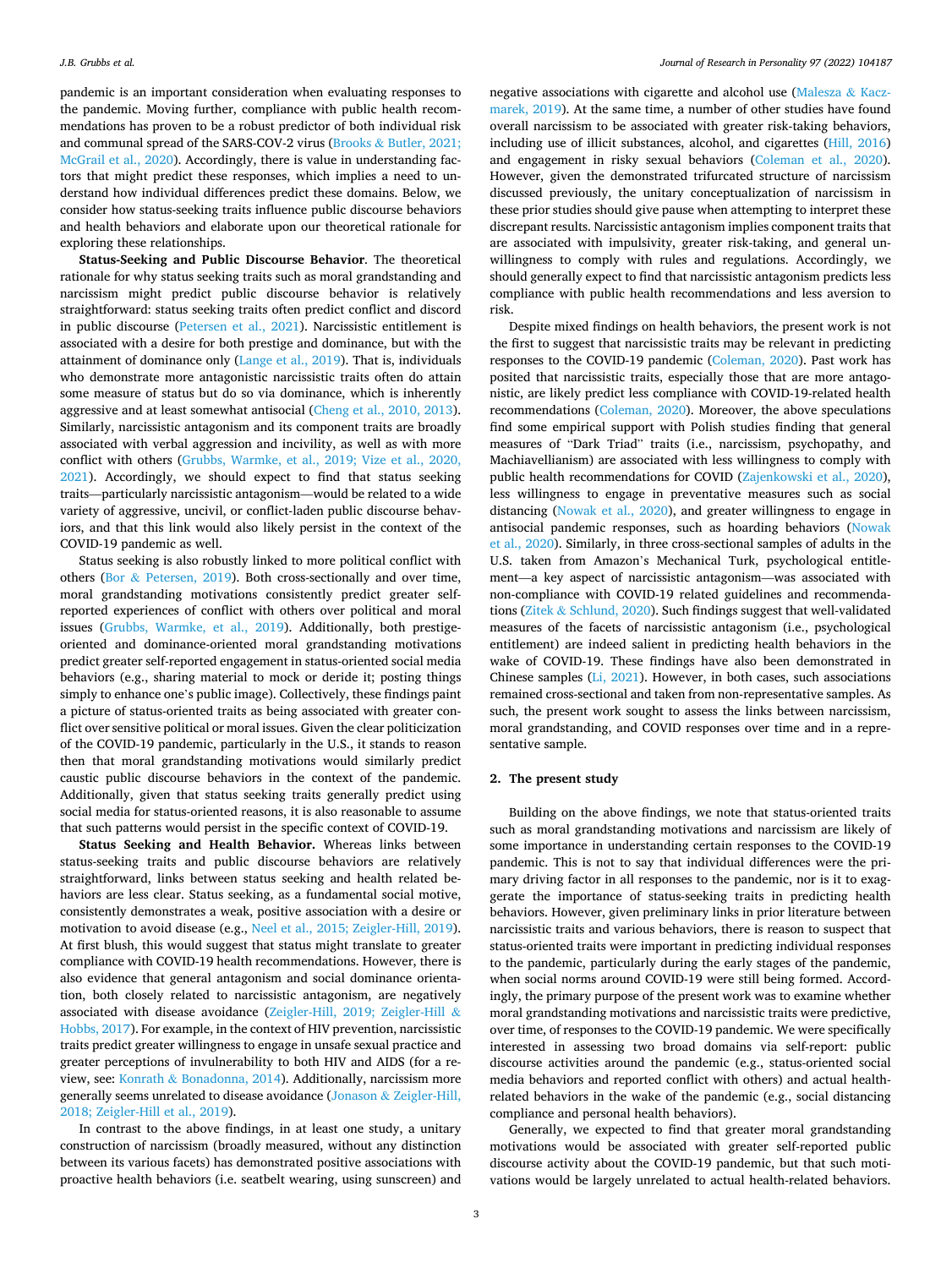Specifically, we expected to find evidence that individuals with greater baseline moral grandstanding tendencies would report greater statusoriented social media engagement regarding the pandemic and greater levels of conflict with others in discussions about the pandemic, but that such reports would be largely unrelated to compliance with public health recommendations. On the other hand, we expected narcissistic antagonism to be associated with greater disregard of health recommendations during the pandemic, particularly social distancing recommendations. Importantly, we sought to test the above speculations while controlling for political ideology, as there is compelling evidence that political ideology is related to COVID-19 behaviors ([Perry, Whitehead,](#page-9-0)  & [Grubbs, 2020; Shao](#page-9-0) & Hao, 2020).

Finally, we note that the present work did not make use of a preregistered design or a-priori specified hypotheses. As such, our results should be interpreted as representing theoretically driven explorations of our data, rather than confirmation of a pre-specified hypothesis. Full details about the present study design, including open access to materials and data for the present study can be found on the Open Science Framework at https://osf.io/m8956/.

# **3. Method**

### *3.1. Participants and procedure*

In August of 2019, we recruited a baseline panel of participants in the U.S. that were matched to U.S. nationally representative norms as of the 2016 American Community Survey. As indicated above, the original sample was not recruited with the specific intention of examining responses to COVID-19, but as part of a larger project on personality and public discourse (Grubbs, Tosi, et al., 2019). Full information about this larger project is available via the OSF at:<https://osf.io/zbg3d/>. For the original sample and study, target sample size (target  $= 2,500$ ) was based on budgetary constraints. Participants were recruited via YouGov ( $N =$ 2,519; *Mage* = 47.5, SD = 17.8; 51.4% women), matched to U.S. norms for age, gender, race, education, and U.S. Census Region. Race was reported as follows: 64.1% White, 12.0% Black, 15.7% Hispanic, 3.3% Asian, 0.9% Native American, 2.5% Mixed, 1.5% other, 0.2% Middle Eastern. Participants identified primarily as 38.7% Democrat, 27.2% Republican, 25.4% Independent, 3.6% other, and 5.1% not sure. Baseline responses were weighted using YouGov's proprietary weighting formulae (Rivers, 2016). Analyses of baseline results from this dataset have been published elsewhere ([Grubbs et al., 2020; Grubbs, Warmke,](#page-8-0)  [et al., 2019\)](#page-8-0).

During the height of many states' first COVID-19 lockdowns in early May 2020, a follow-up sample was recruited with a goal of obtaining at least 1,500 valid responses, again based on budgetary constraints ( $N =$ 1,533; *Mage at baseline* = 53.61, SD = 16.31; 55.2% women; 70.2% White; 10.6% Black; 11.4% Hispanic; 2.7% Asian, 0.7% Native American, 2.9% Mixed, 1.4% other, 0.3% Middle Eastern).

## *3.2. Measures*

Unless otherwise indicated, scale scores were obtained by averaging across items.

#### *3.2.1. Moral grandstanding*

Moral grandstanding motivations were assessed via the Moral Grandstanding Motivations Scale. This 10-item scale requires participants to rate their agreement (1-*strongly disagree* to 7-*strongly agree*) with items related to their motives for sharing beliefs, opinions, or ideas. Responses are scored across two subscales: Dominance Strivings (MGM: Dominance Strivings; 4 items; example: "I share my beliefs to make people who disagree with me feel bad") and Prestige Strivings (MGM: Prestige Strivings; 6 items; example: "My beliefs should be inspiring to others").

### *3.2.2. Narcissism*

We assessed narcissistic tendencies via the short form of the Five Factor Narcissism Inventory (FFNI-SF; [Sherman et al., 2015\)](#page-9-0). Derived from the original, 120-item FFNI ([Glover et al., 2012; Miller, Gentile,](#page-8-0)  [et al., 2013\)](#page-8-0), the FFNI-SF is a 60-item measure that assesses various facets of narcissism such as entitlement, need for admiration, and arrogance. These facets are aggregated into larger indices representing narcissistic antagonism, narcissistic extraversion, and narcissistic neuroticism. For the present work, as we described in our introduction, we focused on narcissistic antagonism (FFNI-Antagonism; comprised of Manipulativeness, Exploitativeness, Entitlement, Lack of Empathy, Arrogance, Distrust, Thrill-Seeking, and Reactive Anger) and narcissistic extraversion (FFNI-extraversion; comprised of acclaim-seeking, authoritativeness, grandiose fantasies, and exhibitionism).

## *3.2.3. Political/Moral conflict with others*

At baseline, we measured Political/Moral Conflict using the same scale and items as prior works on this topic ([Grubbs, Warmke, et al.,](#page-8-0)  [2019\)](#page-8-0). Participants noted how often they had experienced various types of conflicts over political and moral issues over the 12 months prior to the initial survey. Specifically, participants recorded the frequency of their experiences of conflict with others over political and moral beliefs (e.g., "lost friends because of my political/moral beliefs," "grown distant from a friend because of my political/moral beliefs," "experienced conflict in my home because of moral/political issues"). Responses were recorded on a scale of 1 (*never/not at all*) to 4 (*several times*). Responses were averaged.

In May of 2020, we assessed conflict with others over COVID-19 within the past month using a modified version of the above scale wherein the items were changed to focus specifically on "the Coronavirus/COVID-19 crisis" rather than general "political or moral" issues (for example, "lost friends because of my beliefs about the Coronavirus/COVID-19 crisis").

#### *3.2.4. Status-Oriented social media behaviors*

At baseline, we included an 8-item measure of status-oriented socialmedia behaviors that has been used in prior works ([Grubbs, Warmke,](#page-8-0)  [et al., 2019](#page-8-0)). This measure required participants to answer the prompt "When was the last time that you…" by rating the recency with which they had engaged in certain behaviors (items: "Posted on social media about a moral or political issue," "Got into an argument on social media about a political or moral issue," "Reposted on social media (retweeted/ shared) something you disagreed with to make a point," "Reposted (retweeted/shared) something you disagreed with to make fun of it," "Reposted (retweeted/shared) something you agreed with, so that others would know you agreed with it," "Reposted (retweeted/shared) something you agreed with to make yourself look good," "Praised someone for sharing something on social media," "Called someone out on social media?"). Participants responded on a scale of 1 (*never*) to 6 (*within the past 24 h*).

In May of 2020, we asked the same 8 items with the added phrase "about the Coronavirus/COVID-19 crisis" inserted into each item (e.g., "Reposted (retweeted/shared) something you disagreed with about the Coronavirus/COVID-19 crisis to make fun of it," "Called someone out on social media for something they said or did about the Coronavirus/ COVID-19 crisis"). Participants were asked to rate how often they had engaged in such behaviors over the prior month, with responses recorded on a scale of 1 (*never*) to 5 (*more than once per day*).

## *3.2.5. Social distancing*

We measured social distancing and health behaviors using a modified form of poll questions asked by Altarum polling [\(COVID-19 Survey](#page-8-0)  [Results | Altarum, 2020\)](#page-8-0). Specifically, we averaged across responses to a subset of items representing non-essential social engagements in the two weeks prior to the survey (i.e., "Ate inside a restaurant," "Attended a gathering of  $10 +$  people," "Visited family or friends in person," "Went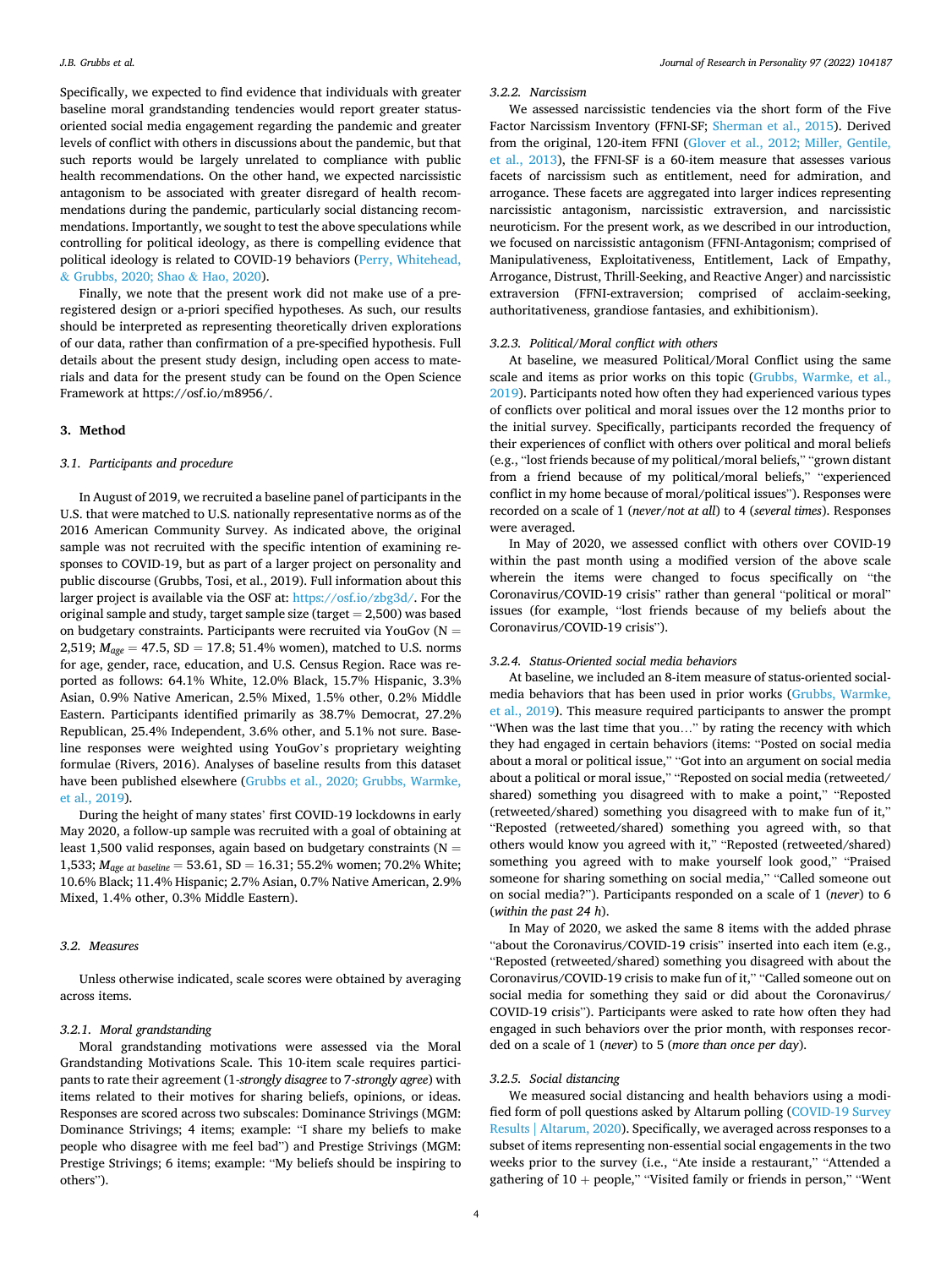shopping for non-essential items," "Went to a place of worship").<sup>1</sup> Participants responded to the prompt "within the past two weeks I have…" by rating the frequency of engaging in the above listed behaviors on a scale of 1 (*never*) to 5 (*daily*). We then reverse scored these items so that higher scores were indicative of greater social distancing.

### *3.2.6. Personal health behaviors*

We measured personal health behaviors by taking the mean of four items (i.e., "Washed my hands more often than typical," "Avoided touching my face," "Used hand sanitizer more than usual," and "Worn a mask in public"). Responses were keyed on the same scale mentioned above in response to the same prompt (items were presented in the same matrix), with higher scores indicating more frequent personal health behaviors.

# *3.3. Analytic plan*

Prior to key analyses, we computed descriptive statistics, measures of internal consistency, and Pearson correlations with Holm-adjusted teststatistics between all key measures. Consistent with current recommendations for establishing internal consistency/reliability of our measures, we computed Cronbach's alpha and Omega total for all measures (Revelle & [Condon, 2019; Zinbarg et al., 2005\)](#page-9-0).

Multivariate analysis of variance of key variables based on whether or not participants completed our follow-up wave revealed significant differences between those who completed both waves and those who only completed our baseline measures (Wilk's Lambda =  $0.948$ , F (6, 2509) = 22.805, *<* 0.001). Subsequent independent samples t-tests revealed that those who completed both waves had significantly lower baseline scores for FFNI Antagonism, MGM: Dominance Strivings, Political and Moral Conflict, and Social Media Behavior. Additionally, comparisons showed those who completed both waves tended to be more liberal and more interested in the news than those who only completed baseline measures. In short, our follow-up sample was more prosocial and liberal than our baseline sample. Given the above factors, all baseline statistics make use of the whole sample  $(N = 2,519)$ , whereas all statistics using follow-up variables make use of listwise deletion and only represent analysis of those who completed both waves  $(n = 1.533)$ .

Subsequent to initial analyses, we performed a structural equation model using the *lavaan* and *umx* packages for R. General models (using the *lavaan* package) and profile-likelihood analyses (using the *umx*  package) both used diagonally weighted least squares estimation.

#### **4. Results**

Pearson correlations revealed positive associations between baseline values for both dimensions of MG and all other baseline variables, except

for left/right political affiliation. Baseline levels of MGM: Prestige Strivings and MGM: Dominance Strivings demonstrated positive correlations with follow-up levels of Political/Moral conflict and Social Media Behavior, with all such associations in the medium-to-large range (*r* = 0.20-0.30; Funder & [Ozer, 2019\)](#page-8-0). MGM: Dominance Strivings demonstrated a medium (*r >* 0.20). negative relationship with social distancing at follow-up, but no such relationship with personal health behaviors. Narcissistic antagonism demonstrated medium-to-large positive correlations with status-oriented social media behaviors and political/moral conflict at both time points and a large negative association with social distancing at follow-up. Narcissistic extraversion demonstrated medium positive associations with status oriented social media behaviors at baseline and political/moral conflict at baseline, but only small associations with these variables at follow-up. Similarly, narcissistic extraversion demonstrated a small positive association with personal health behaviors at follow-up and a small negative association with social distancing at follow-up. These results are summarized in [Table 1](#page-5-0).

To test relationships over time, we specified a structural equation model using the software noted above. Within this model, the latent variables *Moral Grandstanding Motivations: Prestige Strivings* and *Moral Grandstanding Motivations: Dominance Strivings* were defined by the items of the subscales of the Moral Grandstanding Motivation Scale subscales they represent. Both latent variables were regressed on the observed variables FFNI Antagonism, FFNI Extraversion, News Interest, and Left-Right Political affiliation. In turn, the observed variables Political/Moral Conflict Baseline and Status-Oriented Social Media Behavior Baseline were regressed on all aforementioned variables. Finally, the observed variables from our follow-up data collection (i.e., Political/Moral Conflict Over COVID-19, Social Distancing, Personal Health Behaviors, and Status-Oriented Social Media Behavior Over COVID-19) were regressed on all previously mentioned variables.

All pathways that were insignificant (at alpha  $= 0.05$ ) and for whom profile likelihood confidence intervals were in the near-null region (i.e., profile likelihood confidence interval containing 0) were fixed to zero to increase degrees of freedom in the model. Comparison of constrained and unconstrained models revealed that fixing insignificant paths to zero did not decrement fit (Δ*χ*2 = 38.748, ΔDF = 29, p = .107). Accordingly, present results reflect the model with insignificant paths fixed to 0. This final model is summarized in [Fig. 1.](#page-6-0)

Results revealed good fit for the above-described model ( $\chi^2$  (145) = 612.306, p *<* .001; Robust Comparative Fit Index = 0.974, Robust Tucker-Lewis Index  $= 0.967$ , Robust Root Mean Square Error of Approximation  $= 0.046$ ; Standardized Root Mean Square Residual  $=$ 0.035). We observed a positive relationship between *Moral Grandstanding Motivations: Prestige Strivings* and baseline levels of statusoriented social media behaviors and political/moral conflict. Thus, greater prestige-motivated grandstanding was associated with greater levels of potentially status-oriented social media behaviors and conflict with others. *Moral Grandstanding Motivations: Dominance Strivings* were positively associated with baseline status-oriented social media behaviors and political/moral conflict, as well as their respective follow-up measures. *Moral Grandstanding Motivations: Dominance Strivings* was negatively associated with self-reported social distancing at follow-up, indicating that those with higher levels of dominance-motivated grandstanding were less likely to endorse social distancing.

Narcissistic antagonism was associated with *Moral Grandstanding Motivations: Dominance Strivings*, status-oriented social media behaviors, and political/moral conflict at baseline. The positive relationship between narcissistic antagonism and political/moral conflict persisted in our COVID-19 follow-up. Finally, narcissistic antagonism was negatively associated with levels of social distancing and personal health behaviors at follow-up. These results are available in [Fig. 1](#page-6-0) and [Table 2.](#page-6-0)

In our SEM, we noted a clear lack of association (i.e., null or near null associations and profile likelihood confidence intervals containing zero) between social media behavior around the pandemic and both social distancing and personal health behaviors. Whether someone reported

 $^{\rm 1}$  Three items related to social engagements were asked but not included in analyses, as all three represented social behaviors that could be considered either essential or outside the participant's control (i.e., "went to a medical appointment," "went to work outside my home," and "went to the grocery or drug store").  $^{\rm 2}$  We did additionally compute key analyses using Full Information Maximum

Likelihood imputation of missing data despite data not being MCAR. These results are available via the OSF at https://osf.io/m8956/. Importantly, results were highly similar with regards to general model fit and size/significance/ direction of findings. We also conducted alternative analyses in which missing data were handled with Multiple Imputation using the *Amelia* [\(Honaker et al.,](#page-8-0)  [2011\)](#page-8-0), *miTools* ([Lumley, 2019](#page-8-0)*),* and *semTools* [\(Jorgensen et al., 2020](#page-8-0)) packages for R statistical software. Again, analyses of pooled results across 24 imputed datasets using Rubin'[s \(1987\)](#page-9-0) rules for pooling point and SE estimates revealed highly similar results to what we obtained using listwise deletion as reported in text, again underscoring the robustness of our findings. These results are also available via the OSF at the above link.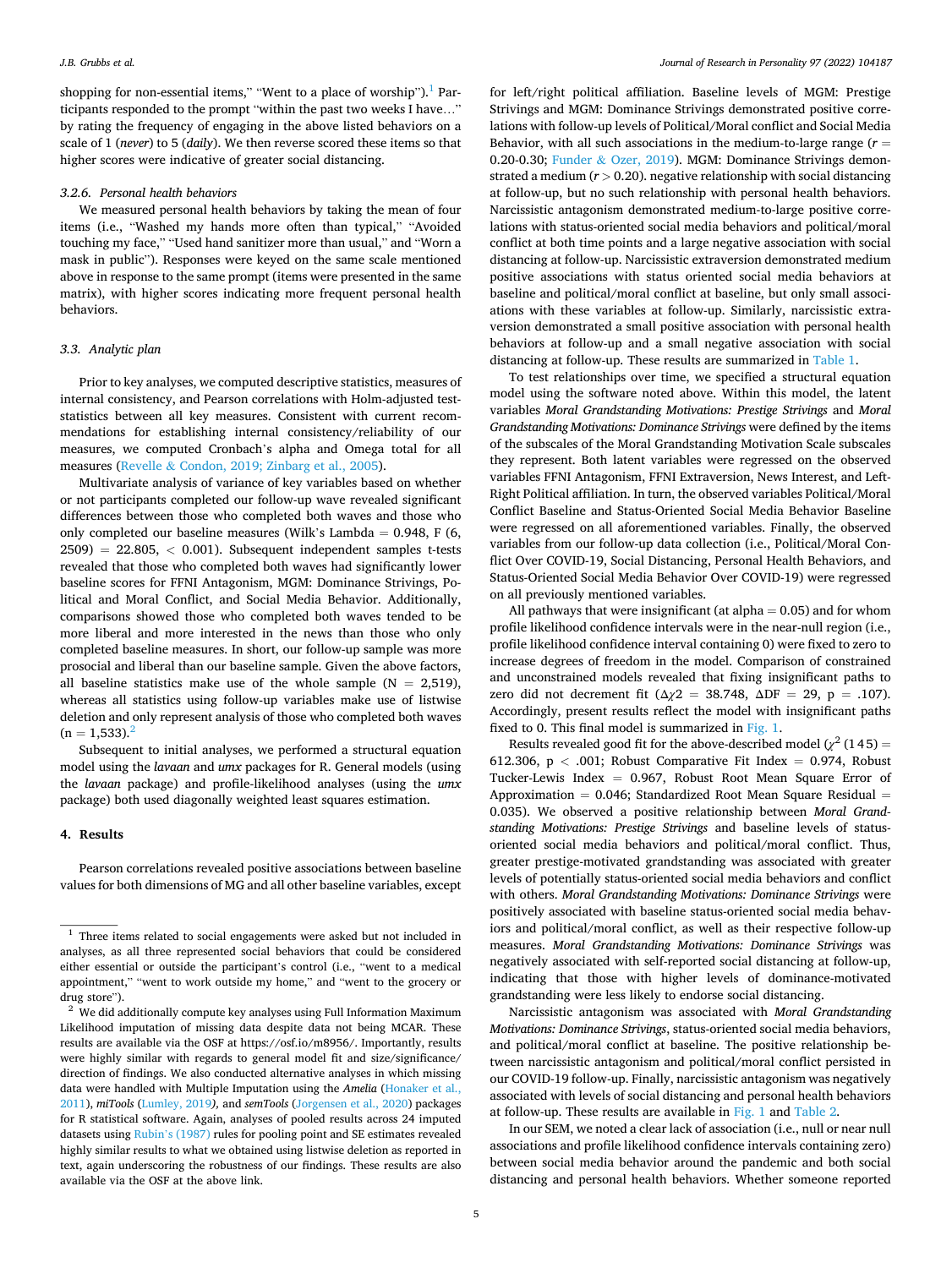#### <span id="page-5-0"></span>**Table 1**

Means, Standard Deviations, Internal Consistency, and Pearson Correlations (with 95% confidence intervals) for all Included Variables.

|                                                       | Mean<br>(SD)     | Internal<br>Consistency            | $\mathbf{1}$                      | 2                             | 3                                | 4                          | 5                             | 6               | $\overline{7}$         | 8                     | 9                     | 10                 | 11                   |
|-------------------------------------------------------|------------------|------------------------------------|-----------------------------------|-------------------------------|----------------------------------|----------------------------|-------------------------------|-----------------|------------------------|-----------------------|-----------------------|--------------------|----------------------|
| 1. MGM:<br>Dominance<br>Strivings                     | 2.27<br>(1.41)   | $\omega_t = 0.91$<br>$\alpha=0.91$ |                                   |                               |                                  |                            |                               |                 |                        |                       |                       |                    |                      |
| 2. MGM: Prestige                                      | 4.85             | $\omega_t = 0.77$                  | 0.18                              |                               |                                  |                            |                               |                 |                        |                       |                       |                    |                      |
| Strivings                                             | (0.97)           | $\alpha=0.81$                      | (0.15,<br>0.22)                   |                               |                                  |                            |                               |                 |                        |                       |                       |                    |                      |
| 3. FFNI:                                              | 2.20             | $\omega_t = 0.93$                  | 0.66                              | 0.18                          |                                  |                            |                               |                 |                        |                       |                       |                    |                      |
| Antagonism                                            | (0.68)           | $\alpha = 0.88$                    | (0.64,<br>0.68)                   | (0.14,<br>0.22)               |                                  |                            |                               |                 |                        |                       |                       |                    |                      |
| 4. FFNI:                                              | 2.88             | $\omega_t = 0.82$                  | 0.31                              | 0.4                           | 0.57                             |                            |                               |                 |                        |                       |                       |                    |                      |
| Extraversion                                          | (0.73)           | $\alpha=0.74$                      | (0.27,<br>0.34)                   | (0.37,<br>0.43)               | (0.54,<br>0.59)                  |                            |                               |                 |                        |                       |                       |                    |                      |
| 5. Left-Right<br>Political<br>Affiliation*            | 11.44<br>(66.20) | $\overline{\phantom{0}}$           | 0.02<br>$(-0.02,$<br>0.06)        | $-0.02$<br>$(-0.06,$<br>0.02) | 0.09<br>(0.05,<br>0.12)          | 0.02<br>$(-0.02,$<br>0.06) |                               |                 |                        |                       |                       |                    |                      |
| 6. News Interest                                      | 3.23<br>(0.98)   |                                    | $-0.11$<br>$(-0.15,$<br>$-0.07$ ) | 0.15<br>(0.11,<br>0.19)       | $-0.21$<br>$(-0.24,$<br>$-0.17)$ | $0(-$<br>0.04,<br>0.04)    | $-0.04$<br>$(-0.08,$<br>0.00) |                 |                        |                       |                       |                    |                      |
| 7. Status-                                            | 2.32             | $\omega_t = 0.94$                  | 0.28                              | 0.26                          | 0.29                             | 0.23                       | $-0.02$                       | 0.23            |                        |                       |                       |                    |                      |
| Oriented<br>Social Media<br>Behavior at<br>Baseline   | (1.32)           | $\alpha=0.91$                      | (0.24,<br>0.32)                   | (0.22,<br>0.29)               | (0.25,<br>0.32)                  | (0.19,<br>0.27)            | $(-0.06,$<br>0.02)            | (0.19,<br>0.27) |                        |                       |                       |                    |                      |
| 8. Political/                                         | 1.69             | $\omega_t = 0.92$                  | 0.39                              | 0.22                          | 0.37                             | 0.25                       | $-0.06$                       | 0.21            | 0.66                   |                       |                       |                    |                      |
| Moral Conflict<br>at Baseline                         | (0.70)           | $\alpha=0.89$                      | (0.36,<br>0.43)                   | (0.18,<br>0.26)               | (0.34,<br>0.40)                  | (0.21,<br>0.28)            | $(-0.10,$<br>$-0.02$          | (0.17,<br>0.24) | (0.64,<br>0.68)        |                       |                       |                    |                      |
| 9. FU: Status-                                        | 1.60             | $\omega_{t} = 0.92$                | 0.28                              | 0.22                          | 0.20                             | 0.16                       | $-0.02$                       | 0.13            | 0.66                   | 0.49                  |                       |                    |                      |
| Oriented<br>Social Media<br>Behavior over<br>COVID-19 | (0.72)           | $\alpha=0.92$                      | (0.24,<br>0.33)                   | (0.17,<br>0.26)               | (0.15,<br>0.25)                  | (0.11,<br>0.2)             | $(-0.07,$<br>0.03)            | (0.09,<br>0.18) | (0.63,<br>0.69)        | (0.45,<br>0.53)       |                       |                    |                      |
| 10. FU: Personal                                      | 3.59             | $\omega_{t} = 0.74$                | 0.01                              | 0.07                          | $-0.03$                          | 0.12                       | $-0.17$                       | 0.05            | $-0.03$                | $-0.01$               | 0.01                  |                    |                      |
| Health<br>Behaviors                                   | (1.12)           | $\alpha=0.70$                      | $(-0.04,$<br>0.06)                | (0.02,<br>0.12)               | $(-0.08,$<br>0.02)               | (0.07,<br>0.17)            | $(-0.22,$<br>$-0.12$          | (0.00,<br>0.10) | $(-0.08,$<br>0.02)     | $(-0.06,$<br>0.04)    | $(-0.04,$<br>0.06)    |                    |                      |
| 11. FU: Social-                                       | 4.46             | $\omega_t = 0.71$                  | $-0.26$                           | $-0.06$                       | $-0.29$                          | $-0.15$                    | $-0.20$                       | 0.08            | $-0.12$                | $-0.16$               | $-0.16$               | 0.05               |                      |
| Distancing                                            | (0.48)           | $\alpha=0.69$                      | $(-0.31,$<br>$-0.21)$             | $(-0.11,$<br>$-0.01)$         | $(-0.34,$<br>$-0.24)$            | $(-0.20,$<br>$-0.10$       | $(-0.25,$<br>$-0.15$          | (0.03,<br>0.13) | $(-0.17,$<br>$-0.07$ ) | $(-0.21,$<br>$-0.11)$ | $(-0.21,$<br>$-0.11)$ | (0.00,<br>0.10)    |                      |
| 12. FU: Political/                                    | 1.33             | $\omega_{\rm r} = 0.89$            | 0.35                              | 0.21                          | 0.31                             | 0.19                       | $-0.09$                       | 0.06            | 0.47                   | 0.56                  | 0.58                  | 0.00               | $-0.23$              |
| Moral Conflict<br>over COVID-<br>19                   | (0.48)           | $\alpha=0.88$                      | (0.30,<br>(0.39)                  | (0.16,<br>0.26)               | (0.27,<br>0.36)                  | (0.14,<br>0.24)            | $(-0.14,$<br>$-0.04$ )        | (0.01,<br>0.11) | (0.43,<br>0.50)        | (0.52,<br>(0.59)      | (0.55,<br>0.61)       | $(-0.05,$<br>0.05) | $(-0.28,$<br>$-0.18$ |

\*left–right political affiliation was scored from -100 (left/liberal) to +100 (right/conservative)  $\omega_t$  = Omega total,  $\alpha$  = Cronbach's Alpha; MGM = Moral Grandstanding Motivation; FFNI = Five Factor Narcissism Inventory; FU = Follow-Up; All correlations with absolute value*>*0.07 (r *>* |0.07|) significant at the 0.01 level with Holm-adjusted test statistics

posting frequently online about the pandemic was largely orthogonal to whether they engaged in behavioral changes for the pandemic.<sup>3</sup> Overall, our model accounted for substantial variance in status-oriented social

 $3$  We considered the possibility that there might be an interaction between political affiliation and social media behaviors in predicting actual compliance with health recommendations. Given that we had no prior hypotheses regarding such interactions, we conducted this analysis on a purely exploratory basis and have elected not to present them as a central finding in the present work. Given concerns about moderation analyses that are post-hoc ([Simmons et al., 2011\)](#page-9-0), we do not believe these results should be presented as definitive. Regardless, these results are available via the OSF. Specifically, using the Shiny web application InterActive ([McCabe et al., 2018](#page-8-0)) for R Statistical Software, we tested a simple moderation model where political ideology (as measured by the left–right spectrum variable mentioned above) might moderate the link between status-oriented social media behaviors and compliance with social distancing recommendations. Results indicated a significant interaction, where individuals with "left" political ideology (e.g., people *<* − 1 SD from center) demonstrated no significant relationship between social media behavior and actual social distancing compliance and individuals with more right political ideology (people  $> +1$  SD from center) demonstrated a negative relationship between social media behavior and social distancing compliance. That is, for individuals with more conservative or right-wing political views, more social media activity about COVID-19 was associated with less social distancing. These results are available via the OSF as supplemental materials at https://osf. io/m8956/.

media behaviors ( $R^2 = 0.506$ ) and political moral conflict ( $R^2 = 0.381$ ) at follow-up, likely due to the baseline measurement of these variables. Our models still accounted for meaningful amounts of variance in social distancing ( $R^2 = 0.162$ ) and personal health behaviors ( $R^2 = 0.051$ ), though these effects were substantially smaller than the effects on statusoriented social media behavior and political/moral conflict.

# **5. Discussion**

At the outset of this work, we sought to examine how status-oriented individual differences such as moral grandstanding and narcissism measured prior to the COVID-19 crisis predicted self-reported responses to the COVID-19 crisis during its earliest stages. We specifically examined self-reports of both health-related behaviors (e.g., personal health behaviors; social distancing) and interpersonal interactions (e.g., political/moral conflict; status-oriented social media behaviors) during the early stages of the pandemic, with a goal of understanding what baseline traits might predict how people communicated and behaved in response to the pandemic. We chose these broad domains of response (public discourse and behavioral compliance), as both have demonstrated clear links to public health and have proven to be robust predictors of both individual and communal outcomes associated with COVID-19. Below, we summarize these findings and discuss their implications.

Across analytic techniques, we found no evidence (i.e., insignificant paths in SEMs with profile-likelihood confidence intervals in the near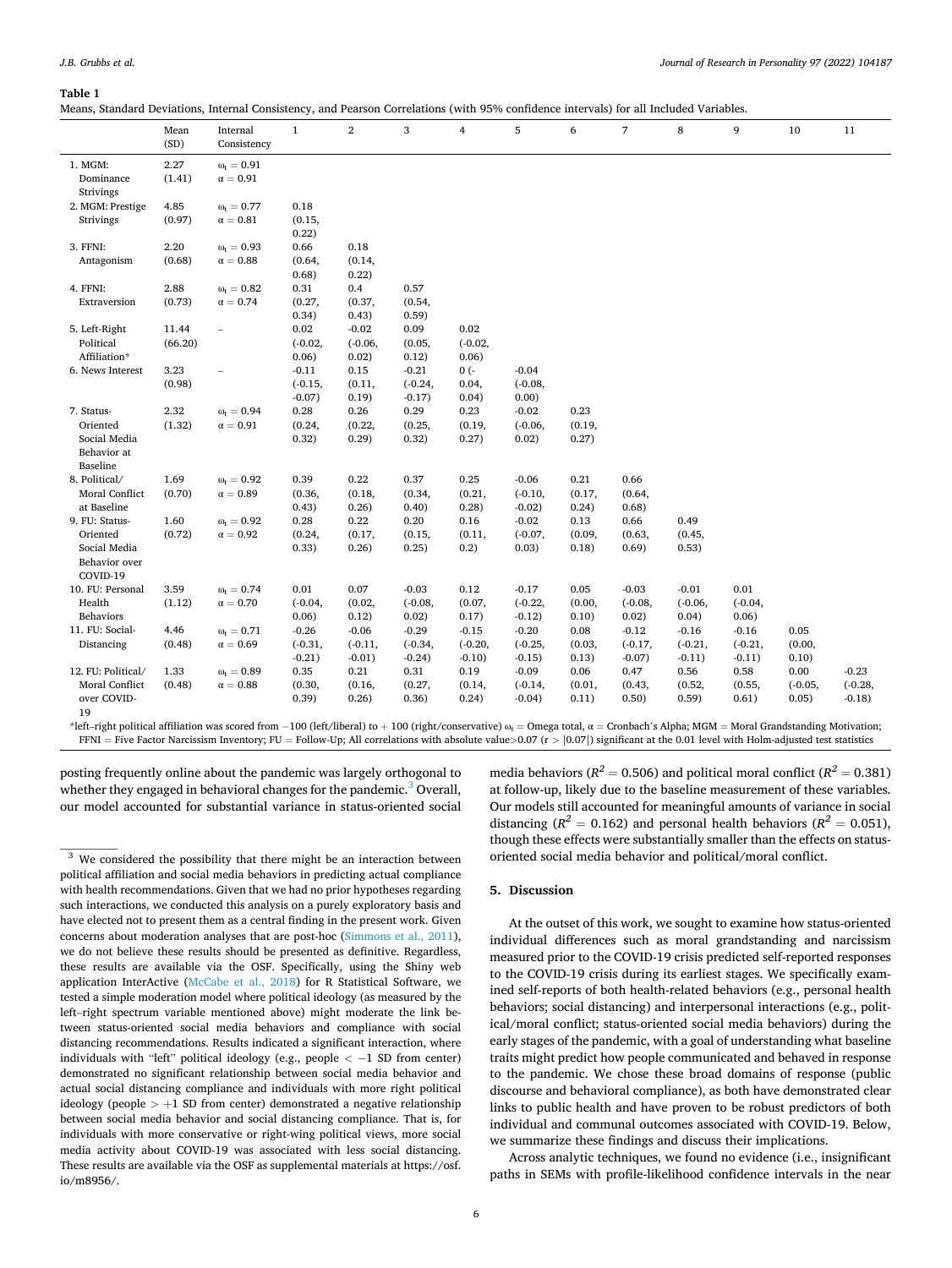<span id="page-6-0"></span>

**Fig. 1.** Final path diagram and unstandardized covariances (with profile likelihood 95% CIs) for longitudinal structural equation model. Path estimates available in Table 2. Blue paths indicate positive relationships. Red paths indicate negative relationships. (For interpretation of the references to colour in this figure legend, the reader is referred to the web version of this article.)

# **Table 2**

Unstandardized path estimates and 95% Profile Likelihood Confidence Intervals for longitudinal structural equation models predicting responses to COVID-19.

|                                                                                                                                                                                                                                                            | <b>Baseline Variables</b>  |                                   |                                                         |                                                    | Follow-Up Variables                                          |                                              |                                                    |                                                               |  |  |
|------------------------------------------------------------------------------------------------------------------------------------------------------------------------------------------------------------------------------------------------------------|----------------------------|-----------------------------------|---------------------------------------------------------|----------------------------------------------------|--------------------------------------------------------------|----------------------------------------------|----------------------------------------------------|---------------------------------------------------------------|--|--|
|                                                                                                                                                                                                                                                            | Prestige                   | Dominance                         | Status-Oriented<br>Social Media<br>Behavior<br>Baseline | Political/<br><b>Moral Conflict</b><br>at Baseline | Status-Oriented<br>Social Media<br>Behavior over<br>COVID-19 | Political/Moral<br>Conflict over<br>COVID-19 | Self-Reported<br>Social Distancing<br>at Follow-Up | Self-Reported<br>Personal Health<br>Behaviors at<br>Follow-Up |  |  |
| Prestige                                                                                                                                                                                                                                                   |                            |                                   | 0.258(0.193,<br>0.324)                                  | 0.145(0.083,<br>0.207)                             | $\overline{a}$                                               | $0.066$ $(-0.006,$<br>0.137)                 | $\overline{\phantom{m}}$                           |                                                               |  |  |
| Dominance                                                                                                                                                                                                                                                  |                            |                                   | 0.173(0.11,<br>0.237)                                   | 0.319 (0.259,<br>0.381)                            | 0.194(0.137,<br>0.25)                                        | 0.183(0.108,<br>0.258                        | $-0.214$ ( $-0.304$ )<br>$-0.124$                  |                                                               |  |  |
| FFNI Antagonism                                                                                                                                                                                                                                            |                            | 0.637(0.602,<br>0.671)            | 0.204(0.153,<br>0.256)                                  | 0.224(0.175,<br>0.274)                             | $\overline{\phantom{0}}$                                     | 0.11(0.052,<br>0.169                         | $-0.194$ ( $-0.266$ )<br>$-0.122$                  | $-0.124$ ( $-0.192$ )<br>$-0.057$                             |  |  |
| FFNI Extraversion                                                                                                                                                                                                                                          | 0.301<br>(0.272,<br>0.330) | $-0.089$<br>$(-0.12,$<br>$-0.058$ |                                                         |                                                    |                                                              |                                              |                                                    | 0.177(0.118,<br>0.236)                                        |  |  |
| <b>Political Affiliation</b>                                                                                                                                                                                                                               |                            |                                   |                                                         | $-0.058$<br>$(-0.086,$<br>$-0.031$ )               | 0.047(0.013,<br>0.08                                         |                                              | $-0.208$ ( $-0.254$ )<br>$-0.163$                  | $-0.156$ ( $-0.204$ )<br>$-0.109$                             |  |  |
| <b>News Interest</b>                                                                                                                                                                                                                                       | 0.097<br>(0.071,<br>0.124) |                                   | 0.266 (0.229,<br>0.302)                                 | 0.269(0.234,<br>0.304)                             | $\overline{\phantom{m}}$                                     |                                              |                                                    |                                                               |  |  |
| Status-Oriented<br>Social Media<br>Behaviors at<br>Baseline                                                                                                                                                                                                |                            |                                   |                                                         |                                                    | 0.604(0.555,<br>0.653)                                       | 0.604(0.555,<br>0.653)                       |                                                    |                                                               |  |  |
| Political/Moral<br>Conflict at<br>Baseline                                                                                                                                                                                                                 |                            |                                   |                                                         |                                                    | 0.085(0.032,<br>0.137)                                       | 0.399 (0.342,<br>0.456                       | $-0.096$ ( $-0.149$ )<br>$-0.043$                  |                                                               |  |  |
| $R^2$                                                                                                                                                                                                                                                      | 0.209                      | 0.314                             | 0.168                                                   | 0.219                                              | 0.506                                                        | 0.381                                        | 0.162                                              | 0.051                                                         |  |  |
| Robust $\chi^2$ (145) = 612.306, p < .001; Comparative Fit Index = 0.974, Tucker-Lewis Index = 0.967, Root Mean Square Error of Approximation = 0.046; Standardized Root Mean Square<br>Residual $= 0.035$ ; Diagonally Weighted Least Squares estimation. |                            |                                   |                                                         |                                                    |                                                              |                                              |                                                    |                                                               |  |  |

Insignificant paths (i.e., paths with profile likelihood CIs containing 0) constrained to be equal to zero to increase degrees of freedom in the model. Covariances in final model available in Fig. 1.

null region) that either prestige-motivated grandstanding or dominancemotivated grandstanding were meaningfully related to personal health behaviors such as hand washing and mask wearing during the early stages of the COVID-19 crisis. Dominance-motivated grandstanding at baseline was negatively related to social distancing nine months later,

even when baseline levels of antagonism, political affiliation, and other salient variables were included in the model. In contrast, prestigemotivated grandstanding demonstrated no relationship with social distancing in either direction, with near null effects observed and profile likelihood confidence intervals fully falling within the near-null region.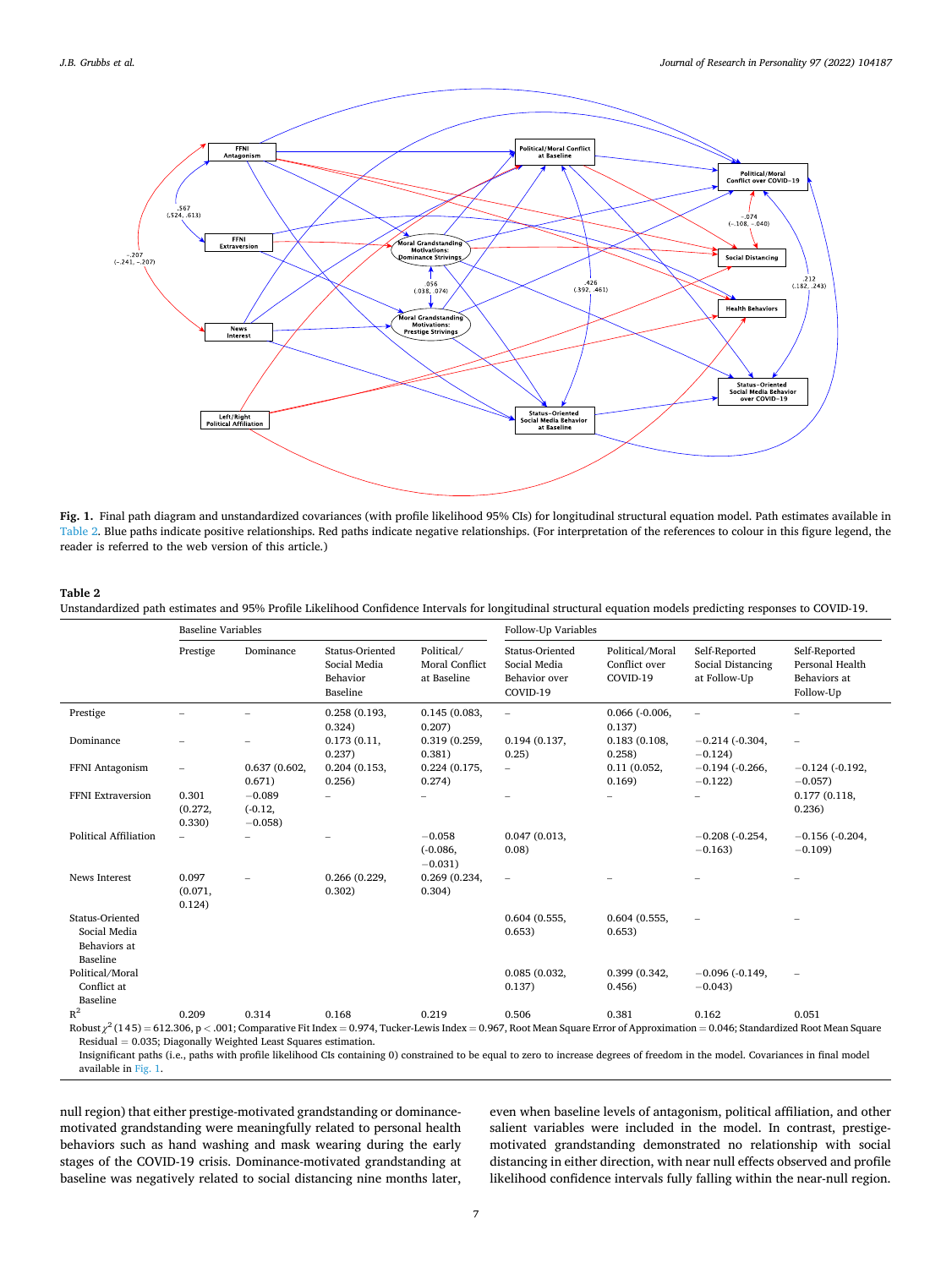The lack of connection between moral grandstanding motivations and behaviors around COVID-19 contrasts the consistent relationship of moral grandstanding motivations, especially dominance, to statusoriented social media behaviors and conflict in response to the crisis. Specifically, we found robust links between dominance-motivated grandstanding and greater self-reported political/moral conflict about the pandemic and engagement in status-oriented social media postings about COVID-19. In short, greater levels of dominance-oriented moral grandstanding motivations predicted greater social media activity with regards to COVID-19 and less social distancing, above and beyond the influence of narcissistic traits themselves.

Narcissistic traits were associated with self-reported health behaviors. Greater levels of narcissistic antagonism were longitudinally associated with lower levels of social distancing and personal health behaviors, while narcissistic extraversion was positively associated with personal health behaviors. Consistent with numerous polls and recent studies, political affiliation was a consistent predictor of actual health behaviors related to COVID-19. Specifically, participants who rated themselves as more left-leaning at baseline were more likely to report greater social distancing and greater personal health behaviors at follow-up.

## *5.1. Implications*

These results paint a nuanced picture of how status-oriented traits related to early responses to the COVID-19 crisis. People who were motivated seek status via moral talk (i.e., those who engage in grandstanding), especially via shaming or attacking others, seemed prone to report status-oriented posting on social media and engaging in conflict with others about the COVID-19 crisis. This group also tended to report less compliance with social distancing recommendations. Additionally, greater narcissistic antagonism predicted lower levels of reported behavioral change in response to COVID-19 and greater reported levels of conflict with others over the pandemic. In short, more antagonistic status-oriented traits (i.e., narcissistic antagonism and dominance motivated moral grandstanding) predicted greater engagement in caustic public discourse about COVID-19, but lower levels of pro-social behavioral changes due to the pandemic.

Findings regarding narcissism and COVID-19 behaviors are consistent with the greater body of literature about the structure of narcissism itself and the behaviors that these traits predict. Specifically, a voluminous body of research shows that narcissistic antagonism and its component traits are associated with more antisocial behaviors [\(Grubbs](#page-8-0)   $&$  [Exline, 2016; Lambe et al., 2018](#page-8-0)). Recent work suggests that narcissism itself, especially antagonistic aspects of narcissism, are subsumed by psychopathy more generally ([Weiss et al., 2021](#page-9-0)), suggesting that antisocial behavior is to be expected among those who demonstrate particularly high levels of this trait. The present study shows that such traits emerged as consistent and reliable predictors of lower levels of social distancing and personal health behaviors in the wake of COVID-19. In short, antagonistic traits clearly predicted lower compliance with COVID-19 recommendations.

Findings regarding narcissistic antagonism and behavior change may be a result of public framing. Although both social distancing and personal health behaviors confer personal benefit (e.g.., lowering risk of contracting the coronavirus or developing COVID-19), the primary rationale for engaging in such behaviors in the public sphere has been the protection of others [\(Brooks et al., 2020\)](#page-8-0). Public health messages around mask-wearing and social distancing have consistently focused on preventing viral spread to others [\(van der Linden](#page-9-0) & Savoie, 2020). In this way, it is likely that many people view social distancing and mask wearing as altruistic behaviors rather than self-protective ones. Thus, consistent with existing bodies of research about narcissistic antagonism, it may follow for narcissistic antagonism to predict less engagement in pro-social COVID-19 behaviors. In short, antagonistic individuals are simply less inclined to behave pro-socially across a

variety of situations.

Another possible implication of the present work concerns how popular dialogues about COVID-19 might be corrupted by potentially hypocritical actors. Consistent with research on moral outrage on social media ([Brady et al., 2019](#page-8-0)), the loudest voices about COVID-19 might not be motivated by accurate appraisals of the pandemic or altruistic goals for discourse. Rather, these individuals' social media discussions about the pandemic may be driven by pursuit of status. People who report arguing with others and posting frequently about the pandemic do not appear to be more likely to comply with current best recommendations for healthy behavior. These individuals may be endorsing positive ideals (e.g.., compliance with recommendations) without actually acting on them, which is particularly concerning given available evidence that such hypocrisy degrades public discourse [\(Jordan et al., 2017\)](#page-8-0) and is linked to reduced trust [\(Greenbaum et al., 2012\)](#page-8-0). It seems that public discourse can occur independently of regard for best practices in the circumstances to which the discourse refers. If true, this suggests that status-seeking drives like moral grandstanding are polluting important public conversations about critical events.

# *5.2. Limitations*

The limitations of the present work are largely self-evident. The findings of the present work should not be extended beyond the U.S. cultural context without careful acknowledgement of how the U.S. response to the pandemic has been quite different from the rest of the world. This work represents an analysis of pandemic responses that is may not be generalizable to non-WEIRD contexts. This is especially true for the COVID-19 pandemic given the variety of responses demonstrated in other countries and the unique politicization of the pandemic in the U. S. [\(Jiang et al., 2020\)](#page-8-0). Even so, links between status-oriented traits and antisocial responses to the COVID-19 pandemic have been replicated in a number of countries ([Li, 2021; Nowak et al., 2020; Zitek](#page-8-0) & Schlund, [2020\)](#page-8-0), and although the U.S. response to COVID-19 may not be universal, links between status-oriented traits—particularly antagonistic ones—and antisocial behavior may generalize across a number of cultural contexts.

We also note that the present work made use of an existing data set and was not pre-registered. These results should not be seen as explicitly confirmatory or a strong test of theory. Rather, they suggest that theoretically expected associations (e.g., that status-oriented aspects of personality, particularly antagonistic traits, predict antisocial behavior) are indeed consistent with data collected on pandemic responses. Finally, a two time-point analysis, though arguably more informative than the plethora of existing cross-sectional studies on COVID-19, precludes modeling of trajectories over time and does not provide adequate evidence for causal inference.

# **6. Conclusion**

The COVID-19 crisis disrupted life on a global scale and raised concerns about compliance with public health messaging across various settings. In the U.S., compliance with public health recommendations such as social distancing and mask wearing has been mixed. The present study examined how status seeking traits, particularly those adjacent to antagonism, were associated with reduced compliance with public health recommendations over time. Narcissistic antagonism specifically predicted lower levels of social distancing and personal health behaviors, as well as higher levels of conflict with others about COVID-19 issues nine months later. Additionally, dominance-motivated moral grandstanding predicted higher levels of status-oriented online posting and conflict with others about COVID-19 topics, but lower compliance with social distancing. Collectively, these findings suggest that statusoriented individual differences may play some role in predicting how people in the U.S. talked about and behaved in response to the COVID-19 pandemic, especially in its early stages.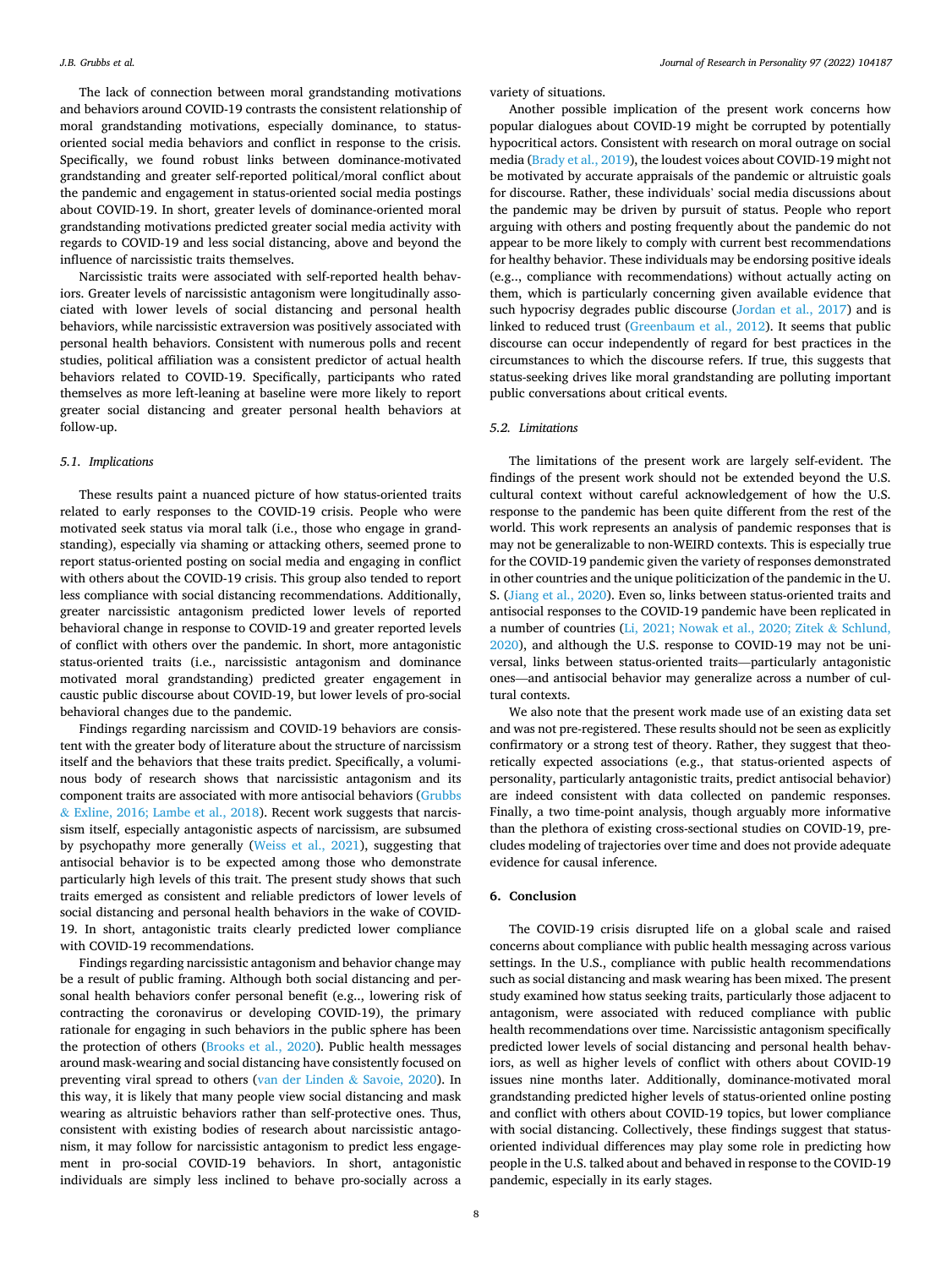## <span id="page-8-0"></span>**Declaration of Competing Interest**

The authors declare that they have no known competing financial interests or personal relationships that could have appeared to influence the work reported in this paper.

## *Acknowledgements*

We gratefully acknowledging the support of the Charles Koch Foundation, the National Institute for Civil Discourse, and Bowling Green State University in funding data collection efforts central to this manuscript.

## *Author Contribution Statement*

JBG was responsible for study conceptualization, study design, data collection, data analysis, writing, editing and revising of this manuscript. BW, JT, and ASJ were responsible for study conceptualization, writing, editing, and revising of this manuscript.

#### **References**

- Ackerman, R. A., Hands, A. J., Donnellan, M. B., Hopwood, C. J., & Witt, E. A. (2016). Experts' Views Regarding the Conceptualization of Narcissism. *Journal of Personality Disorders, 31*(3), 346–361. [https://doi.org/10.1521/pedi\\_2016\\_30\\_254](https://doi.org/10.1521/pedi_2016_30_254)
- Allington, D., McAndrew, S., Moxham-Hall, V., & Duffy, B. (2021). Coronavirus conspiracy suspicions, general vaccine attitudes, trust and coronavirus information source as predictors of vaccine hesitancy among UK residents during the COVID-19 pandemic. *Psychological Medicine, 1*–*12*. [https://doi.org/10.1017/](https://doi.org/10.1017/S0033291721001434) [S0033291721001434](https://doi.org/10.1017/S0033291721001434)
- Anderson, C., Hildreth, J. A. D., & Howland, L. (2015). Is the desire for status a fundamental human motive? A review of the empirical literature. *Psychological Bulletin, 141*(3), 574–601.<https://doi.org/10.1037/a0038781>
- Basch, C. H., Meleo-Erwin, Z., Fera, J., Jaime, C., & Basch, C. E. (2021). A global pandemic in the time of viral memes: COVID-19 vaccine misinformation and disinformation on TikTok. *Human Vaccines & Immunotherapeutics, 17*(8), 2373–2377. <https://doi.org/10.1080/21645515.2021.1894896>
- Bavel, J. J. V., Baicker, K., Boggio, P. S., Capraro, V., Cichocka, A., Cikara, M., Crockett, M. J., Crum, A. J., Douglas, K. M., Druckman, J. N., Drury, J., Dube, O., Ellemers, N., Finkel, E. J., Fowler, J. H., Gelfand, M., Han, S., Haslam, S. A., Jetten, J., … Willer, R. (2020). Using social and behavioural science to support COVID-19 pandemic response. *Nature Human Behaviour, 4*(5), 460–471. [https://doi.](https://doi.org/10.1038/s41562-020-0884-z)  [org/10.1038/s41562-020-0884-z](https://doi.org/10.1038/s41562-020-0884-z)
- Bonnevie, E., Gallegos-Jeffrey, A., Goldbarg, J., Byrd, B., & Smyser, J. (2021). Quantifying the rise of vaccine opposition on Twitter during the COVID-19 pandemic. *Journal of Communication in Healthcare, 14*(1), 12–19. [https://doi.org/](https://doi.org/10.1080/17538068.2020.1858222) [10.1080/17538068.2020.1858222](https://doi.org/10.1080/17538068.2020.1858222)
- Bor, A., & Petersen, M. B. (2019). *The Psychology of Online Political Hostility: A Comprehensive, Cross-National Test of the Mismatch Hypothesis*. PsyArXiv. https://doi. org/10.31234/osf.io/hwb83.
- Brady, W. J., Crockett, M., & Van Bavel, J. J. (2019). *The MAD Model of Moral Contagion: The role of motivation, attention and design in the spread of moralized content online*  [Preprint]. PsyArXiv. https://doi.org/10.31234/osf.io/pz9g6.
- Brooks, J. T., & Butler, J. C. (2021). Effectiveness of Mask Wearing to Control Community Spread of SARS-CoV-2. *JAMA, 325*(10), 998–999. [https://doi.org/](https://doi.org/10.1001/jama.2021.1505)  [10.1001/jama.2021.1505](https://doi.org/10.1001/jama.2021.1505)
- Brooks, J. T., Butler, J. C., & Redfield, R. R. (2020). Universal Masking to Prevent SARS-CoV-2 Transmission—The Time Is Now. *JAMA, 324*(7), 635–637. [https://doi.org/](https://doi.org/10.1001/jama.2020.13107) [10.1001/jama.2020.13107](https://doi.org/10.1001/jama.2020.13107)
- Cheng, J. T., Tracy, J. L., Foulsham, T., Kingstone, A., & Henrich, J. (2013). Two ways to the top: Evidence that dominance and prestige are distinct yet viable avenues to social rank and influence. *Journal of Personality and Social Psychology, 104*(1), 103–125. <https://doi.org/10.1037/a0030398>
- Cheng, J. T., Tracy, J. L., & Henrich, J. (2010). Pride, personality, and the evolutionary foundations of human social status. *Evolution and Human Behavior, 31*(5), 334–347. <https://doi.org/10.1016/j.evolhumbehav.2010.02.004>
- Coleman, S. R. M. (2020). A commentary on potential associations between narcissism and trauma-related outcomes during the coronavirus pandemic. *Psychological Trauma: Theory, Research, Practice, and Policy, 12*(S1), S41–S42. [https://doi.org/](https://doi.org/10.1037/tra0000768) [10.1037/tra0000768](https://doi.org/10.1037/tra0000768)
- Coleman, S. R. M., Bernstein, M. J., Benfield, J. A., & Smyth, J. M. (2020). Narcissistic grandiosity and risky health behaviors in college students. *Journal of American College Health*, 1–10. <https://doi.org/10.1080/07448481.2020.1762606> *COVID-19 Survey Results | Altarum*. (2020). https://altarum.org/covid/results.
- Crowe, M. L., Lynam, D. R., Campbell, W. K., & Miller, J. D. (2019). Exploring the structure of narcissism: Toward an integrated solution. *Journal of Personality, 87*(6), 1151–1169.<https://doi.org/10.1111/jopy.12464>
- Funder, D. C., & Ozer, D. J. (2019). Evaluating Effect Size in Psychological Research: Sense and Nonsense. *Advances in Methods and Practices in Psychological Science*, 251524591984720. https://doi.org/10.1177/2515245919847202.
- Glover, N., Miller, J. D., Lynam, D. R., Crego, C., & Widiger, T. A. (2012). The Five-Factor Narcissism Inventory: A Five-Factor Measure of Narcissistic Personality Traits. *Journal of Personality Assessment, 94*(5), 500–512. [https://doi.org/10.1080/](https://doi.org/10.1080/00223891.2012.670680) [00223891.2012.670680](https://doi.org/10.1080/00223891.2012.670680)
- Greenbaum, R. L., Mawritz, M. B., & Piccolo, R. F. (2012). When Leaders Fail to "Walk the Talk": Supervisor Undermining and Perceptions of Leader Hypocrisy. *Journal of Management, 41*(3), 929–956. <https://doi.org/10.1177/0149206312442386>
- Grove, J. L., Smith, T. W., Girard, J. M., & Wright, A. G. (2019). Narcissistic Admiration and Rivalry: An Interpersonal Approach to Construct Validation. *Journal of Personality Disorders, 1*–*25*. [https://doi.org/10.1521/pedi\\_2019\\_33\\_374](https://doi.org/10.1521/pedi_2019_33_374)
- Grubbs, J. B., & Exline, J. J. (2016). Trait entitlement: A cognitive-personality source of vulnerability to psychological distress. *Psychological Bulletin, 142*(11), 1204–1226. <https://doi.org/10.1037/bul0000063>
- Grubbs, J. B., & Riley, A. C. (2018). Generational Differences in Narcissism and Narcissistic Traits. In A. D. Hermann, A. B. Brunell, & J. D. Foster (Eds.), *Handbook of Trait Narcissism* (pp. 183–191). Springer International Publishing. [https://doi.org/](https://doi.org/10.1007/978-3-319-92171-6_20)  [10.1007/978-3-319-92171-6\\_20](https://doi.org/10.1007/978-3-319-92171-6_20).
- Grubbs, J. B., Tosi, J., & Warmke, B. (2019). *Status seeking and public discourse ethics: A nationally representative sample with longitudinal follow-up*. https://doi.org/10.17605/ OSF.IO/ZBG3D.
- Grubbs, J. B., Warmke, B., Tosi, J., & James, A. S. (2020). Moral grandstanding and political polarization: A multi-study consideration. *Journal of Research in Personality, 88*, Article 104009. <https://doi.org/10.1016/j.jrp.2020.104009>
- Grubbs, J. B., Warmke, B., Tosi, J., James, A. S., & Campbell, W. K. (2019). Moral grandstanding in public discourse: Status-seeking motives as a potential explanatory mechanism in predicting conflict. *PLOS ONE, 14*(10), Article e0223749. [https://doi.](https://doi.org/10.1371/journal.pone.0223749)  [org/10.1371/journal.pone.0223749](https://doi.org/10.1371/journal.pone.0223749)
- Hill, E. M. (2016). The role of narcissism in health-risk and health-protective behaviors. *Journal of Health Psychology, 21*(9), 2021–2032. [https://doi.org/10.1177/](https://doi.org/10.1177/1359105315569858) [1359105315569858](https://doi.org/10.1177/1359105315569858)
- Honaker, J., King, G., & Blackwell, M. (2011). Amelia II: A Program for Missing Data. *Journal of Statistical Software, 45(1), 1-47. https://doi.org/10.18637/jss.v0*
- Hornik, R., Kikut, A., Jesch, E., Woko, C., Siegel, L., & Kim, K. (2021). Association of COVID-19 Misinformation with Face Mask Wearing and Social Distancing in a Nationally Representative US Sample. *Health Communication, 36*(1), 6–14. [https://](https://doi.org/10.1080/10410236.2020.1847437) [doi.org/10.1080/10410236.2020.1847437](https://doi.org/10.1080/10410236.2020.1847437)
- Jiang, J., Chen, E., Yan, S., Lerman, K., & Ferrara, E. (2020). Political polarization drives online conversations about COVID-19 in the United States. *Human Behavior and Emerging Technologies, 2*(3), 200–211. <https://doi.org/10.1002/hbe2.202>
- Jonason, P. K., & Zeigler-Hill, V. (2018). The fundamental social motives that characterize dark personality traits. *Personality and Individual Differences, 132*, 98–107. <https://doi.org/10.1016/j.paid.2018.05.031>
- Jordan, J. J., Sommers, R., Bloom, P., & Rand, D. G. (2017). Why Do We Hate Hypocrites? Evidence for a Theory of False Signaling. *Psychological Science, 28*(3), 356–368. https://doi.org/10.1177/0956797616685
- Jorgensen, T. D., Pornprasertmanit, S., Schoemann, A. M., Rosseel, Y., Miller, P., Quick, C., Garnier-Villarreal, M., Selig, J., Boulton, A., Preacher, K., Coffman, D., Rhemtulla, M., Robitzsch, A., Enders, C., Arslan, R., Clinton, B., Panko, P., Merkle, E., Chesnut, S., … Ben-Shachar, M. S. (2020). *semTools: Useful Tools for Structural Equation Modeling* (0.5-3) [Computer software]. https://CRAN.R-project.org/ package=semTools.
- Konrath, S., & Bonadonna, J. P. (2014). *Physiological and health-related correlates of the narcissistic personality*.
- Krizan, Z. (2018). The Narcissism Spectrum Model: A Spectrum Perspective on Narcissistic Personality. In A. D. Hermann, A. B. Brunell, & J. D. Foster (Eds.), *Handbook of Trait Narcissism: Key Advances, Research Methods, and Controversies* (pp. 15–25). Springer International Publishing. [https://doi.org/10.1007/978-3-319-](https://doi.org/10.1007/978-3-319-92171-6_2)  [92171-6\\_2.](https://doi.org/10.1007/978-3-319-92171-6_2)
- Krizan, Z., & Herlache, A. D. (2018). The Narcissism Spectrum Model: A Synthetic View of Narcissistic Personality. *Personality and Social Psychology Review, 22*(1), 3–31. <https://doi.org/10.1177/1088868316685018>
- Lambe, S., Hamilton-Giachritsis, C., Garner, E., & Walker, J. (2018). The Role of Narcissism in Aggression and Violence: A Systematic Review. *Trauma, Violence, & Abuse, 19*(2), 209–230.<https://doi.org/10.1177/1524838016650190>
- Lange, J., Redford, L., & Crusius, J. (2019). A Status-Seeking Account of Psychological Entitlement. *Personality and Social Psychology Bulletin, 45*(7), 1113–1128. [https://](https://doi.org/10.1177/0146167218808501) [doi.org/10.1177/0146167218808501](https://doi.org/10.1177/0146167218808501)
- Li, H. (2021). Follow or not follow?: The relationship between psychological entitlement and compliance with preventive measures to the COVID-19. *Personality and Individual Differences, 174*, Article 110678. [https://doi.org/10.1016/j.](https://doi.org/10.1016/j.paid.2021.110678) [paid.2021.110678](https://doi.org/10.1016/j.paid.2021.110678)

Lumley, T. (2019). *[mitools: Tools for Multiple Imputation of Missing Data \(2.4\)](http://refhub.elsevier.com/S0092-6566(21)00124-0/h0195)*. [Computer [software\]](http://refhub.elsevier.com/S0092-6566(21)00124-0/h0195).

- Malesza, M., & Kaczmarek, M. C. (2019). Dark side of health-predicting health behaviors and diseases with the Dark Triad traits. *Journal of Public Health*. [https://doi.org/](https://doi.org/10.1007/s10389-019-01129-6) [10.1007/s10389-019-01129-6](https://doi.org/10.1007/s10389-019-01129-6)
- McCabe, C. J., Kim, D. S., & King, K. M. (2018). Improving present practices in the visual display of interactions. *Advances in Methods and Practices in Psychological Science, 1*  (2), 147–165.<https://doi.org/10.1177/2515245917746792>
- McGrail, D. J., Dai, J., McAndrews, K. M., & Kalluri, R. (2020). Enacting national social distancing policies corresponds with dramatic reduction in COVID19 infection rates. *PLOS ONE, 15*(7), Article e0236619. [https://doi.org/10.1371/journal.](https://doi.org/10.1371/journal.pone.0236619) [pone.0236619](https://doi.org/10.1371/journal.pone.0236619)